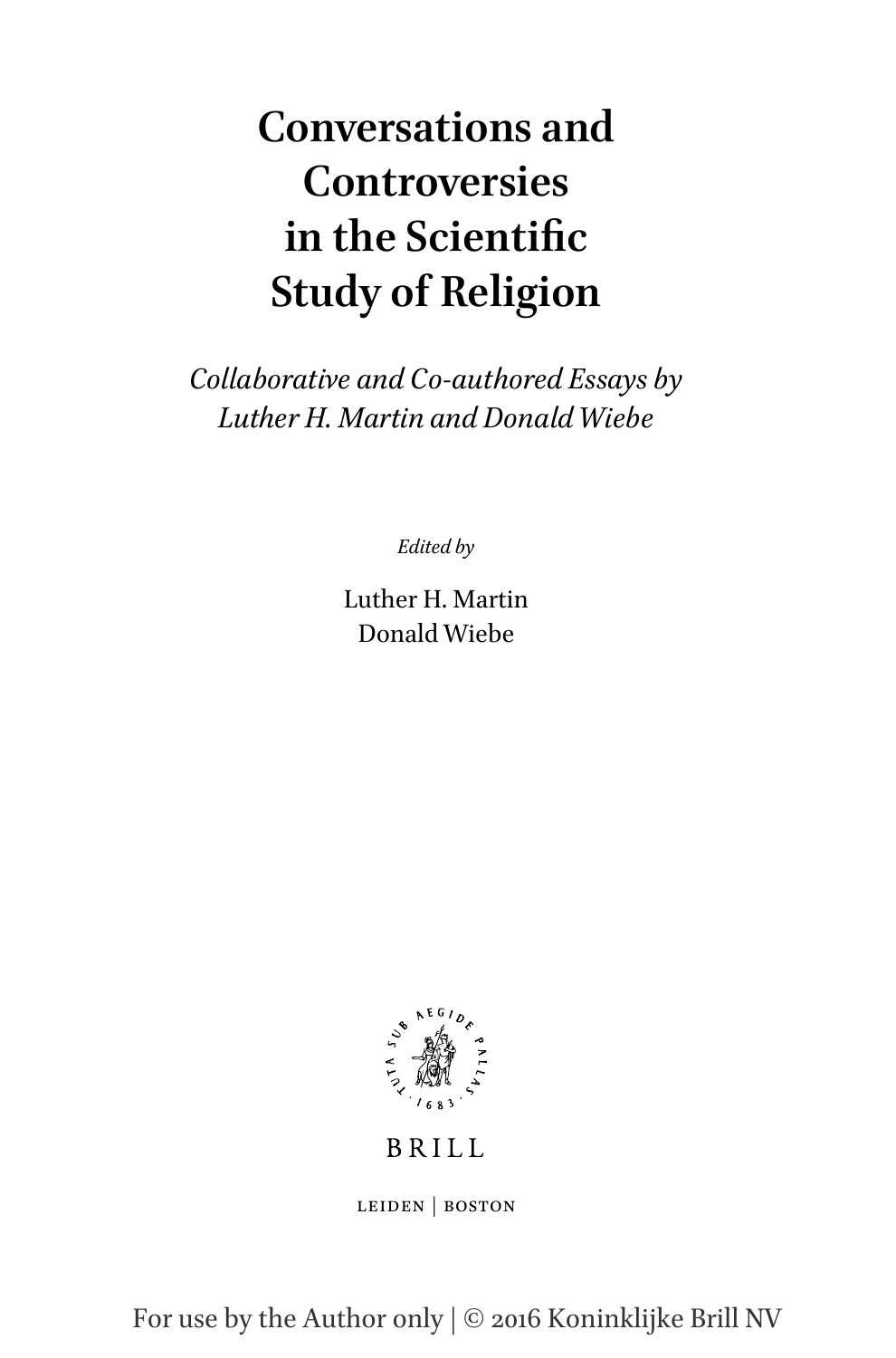# **Contents**

**Foreword** xi *by Anders Klostergaard Petersen* **Acknowledgements** xviii

**Introduction** 1 *Luther H. Martin and Donald Wiebe*

**Part 1** *"What's in a Name?"*

- **1 A Rationale for a Change of Name for the International Association for the History of Religions** 9 *Donald Wiebe and Luther H. Martin*
- **2 The Study of Religion in its Social-Scientific Context: A Perspective on the 1989 Warsaw Conference on Methodology** 14 *E.Thomas Lawson, Luther H. Martin and Donald Wiebe*
- **3 On Declaring war: A Critical Comment** 17 *Luther H. Martin and Donald Wiebe*

*Responses*

**On Making Peace: A Critical Reply to Luther H. Martin and Donald Wiebe** 27 *Ursula King*

- **On Declaring Peace: Another Critical Comment** 33 *Ninian Smart*
- **4 Establishing a Beachhead: naasr, Twenty Years Later** 36 *Luther H. Martin and Donald Wiebe*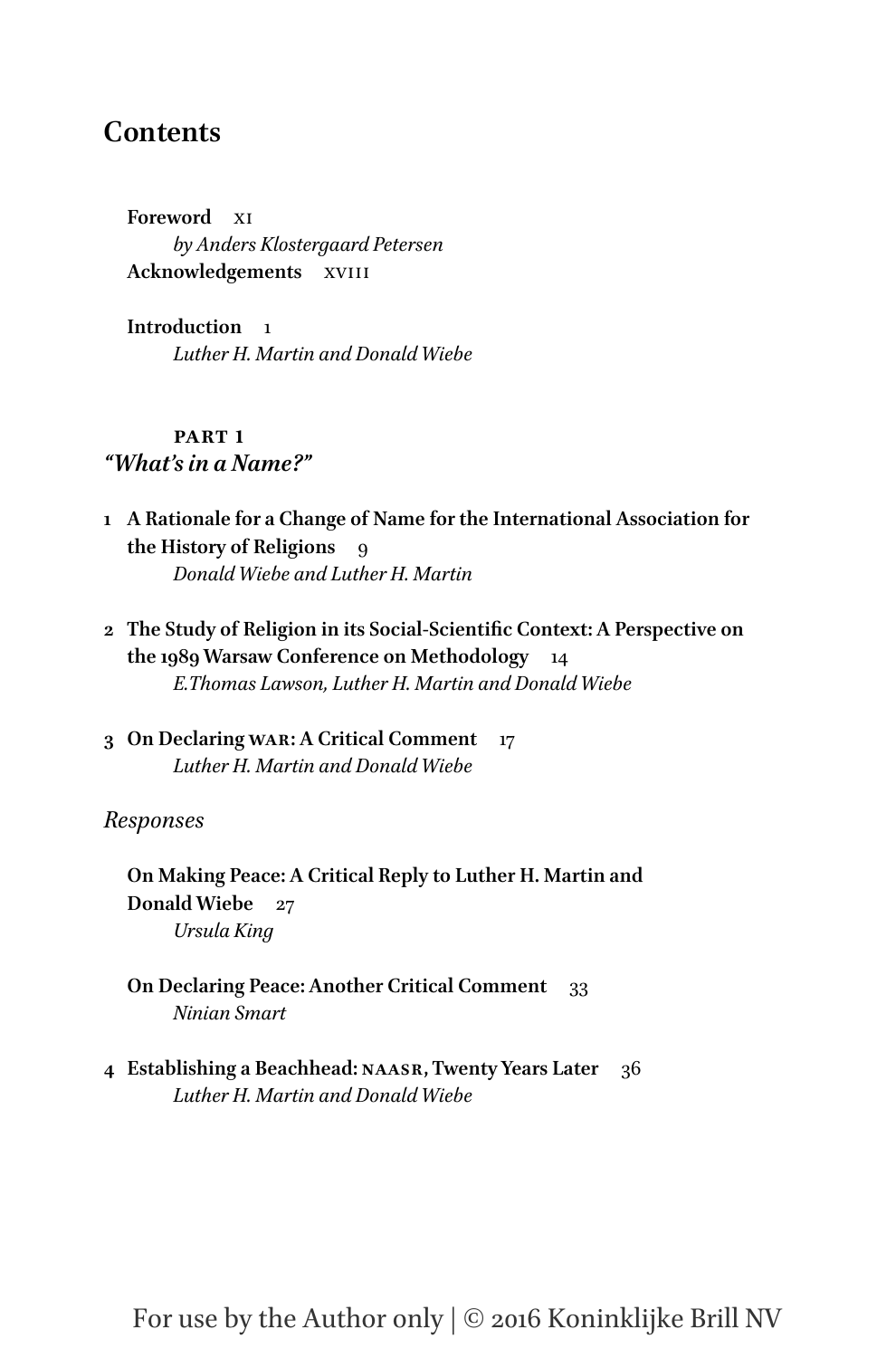#### **Part 2** *Two Case Studies in the Scientific Study of Religion*

#### *Introduction to Part 2 45*

- **5 Pseudo-Speciation of the Human Race: Religions as Hazard-Precaution Systems** 46 *Donald Wiebe*
- **6 The Ecology of Threat Detection and Precautionary Response from the Perspectives of Evolutionary Psychology, Cognitive Science and Historiography: The Case of the Roman Cults of Mithras** 68 *Luther H. Martin*

#### *Responses*

**Religion, Fear, and Disgust: A Comment on Martin and Wiebe** 93 *Ilkka Pyysiäinen*

**The Prospects and Pitfalls of 'Just-So' Storytelling in Evolutionary Accounts of Religion** 97 *Gabriel Levy*

**Response to Donald Wiebe, "Religions as Hazard-Precaution Systems," and Luther Martin, "The Ecology of Threat Detection and Precautionary Response": Trying to Explain Religion (Again)** 106 *Lluis Oviedo*

**Why Is Religion Characterized by Excess and Non-Functionality?** 111 *Uffe Schjoedt*

#### *Reply*

**The Scientific Study of Religion: Two Case Studies, One Response** 121 *Luther H. Martin and Donald Wiebe*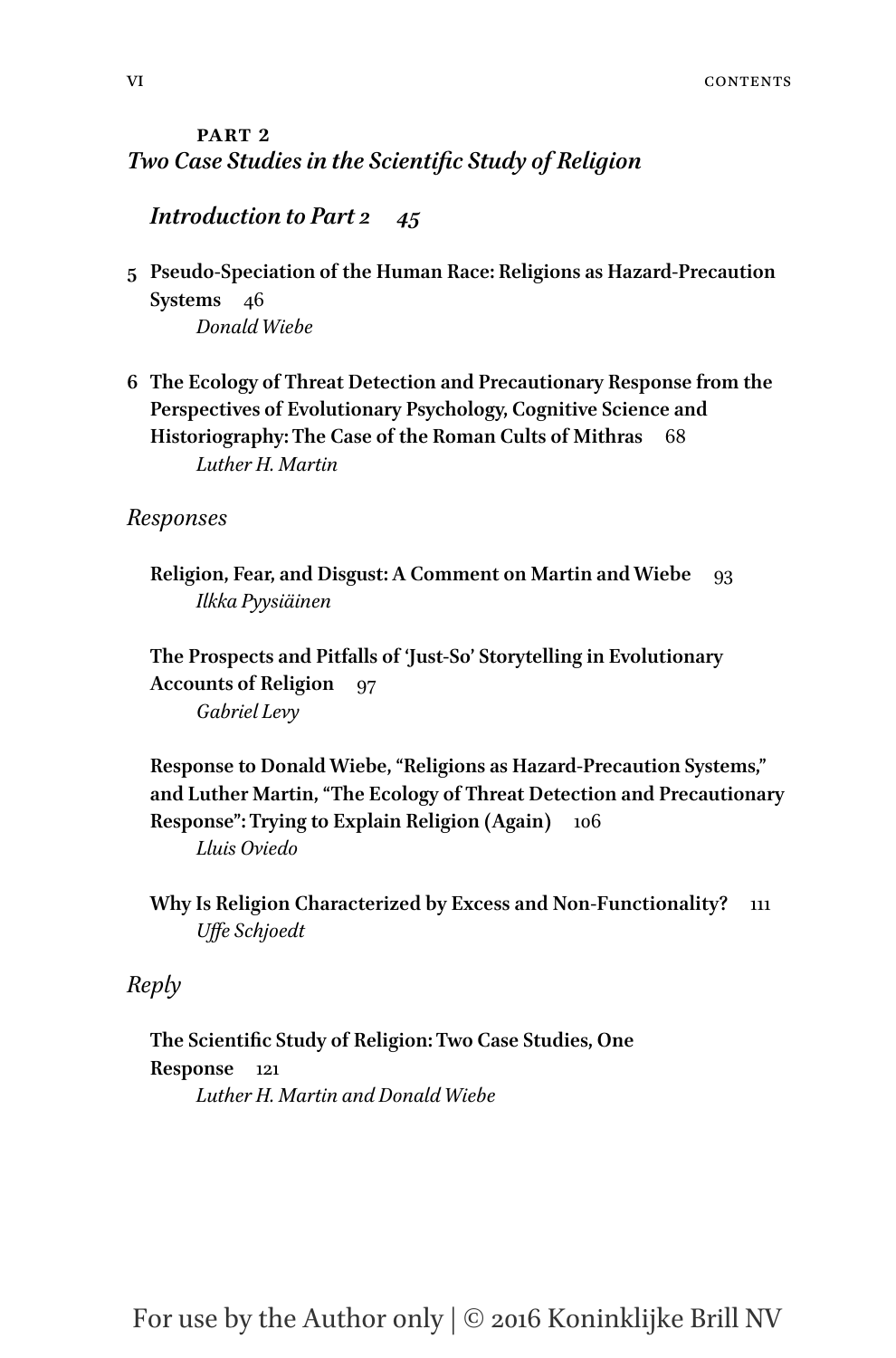# **Part 3** *Assortative Sociality*

**7 Pro- and Assortative-Sociality in the Formation and Maintenance of Religious Groups** 131 *Luther H. Martin and Donald Wiebe*

*Responses*

**Beyond "Prosocial"** 145 *Luke W. Galen*

**No Global Kumbayah Implied: Religious Prosociality as an Inherently Parochial Phenomenon** 151 *Erik M. Lund, Maxine B. Najle, Ben K.L. Ng and Will M. Gervais*

**On the Dark Side of Religion and Other Forms of Impression Management** 157 *Benjamin Grant Purzycki*

**Sound and Fury Signifying Nothing** 163 *Matt J. Rossano*

**Selective Reading and Selectionist Thinking: Why Violence Has Been, and Should Be, Important to the Cognitive Science of Religion** 168 *John H. Shaver and Richard Sosis*

**Religion, Prosociality, Assortative Sociality, and the Evolution of Large-Scale Cooperation: A Few Remarks on Martin & Wiebe** 174 *Paulo Sousa and Karolina Prochownik*

#### *Reply*

**Religious Prosociality, Experimental and Historical Conundrums: Continuing the Conversation** 183 *Luther H. Martin and Donald Wiebe*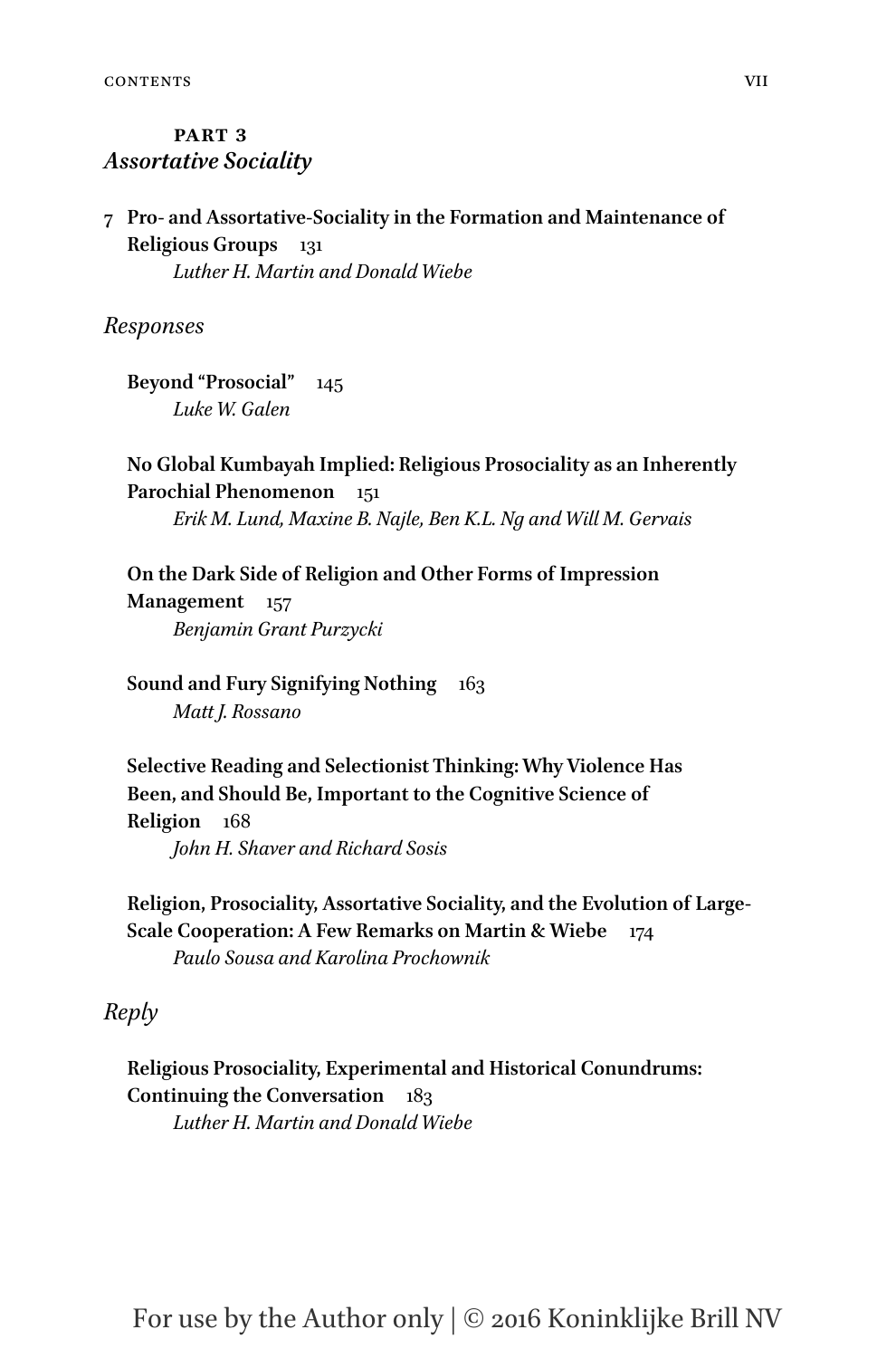## **Part 4** *Not So Big Gods*

- **8 Milestone or Millstone? Does the Book Live Up to the Hype?** 195 *Donald Wiebe*
- **9 Great Expectations for Ara Norenzayan's** *Big Gods* 206 *Luther H. Martin*

## **Part 5** *A Scientific Discipline?*

**10 Religious Studies as a Scientific Discipline: The Persistence of a Delusion** 221 *Luther H. Martin and Donald Wiebe*

*Responses 1*

**Editor's Introduction to the Discussion** 233 *David Zbíral*

- **Is an Unbiased Science of Religion Impossible?** 236 *Hans Gerald Hödl*
- **The Study of Religion as a Scientific Discipline: A Comment on Luther Martin and Donald Wiebe's Paper** 244 *Hubert Seiwart*
- **A Scientific Discipline: The Persistence of a Delusion?** 256 *Radek Kundt*

**Rethinking the Relationship between the Study of Religions, Theology and Religious Concerns: A Response to Some Aspects of Wiebe's and Martin's Paper** 260 *Tomáš Bubík*

**Straw Men and Scientific Nostalgia: A Response to Luther H. Martin and Donald Wiebe** 271 *Kocku von Stuckrad*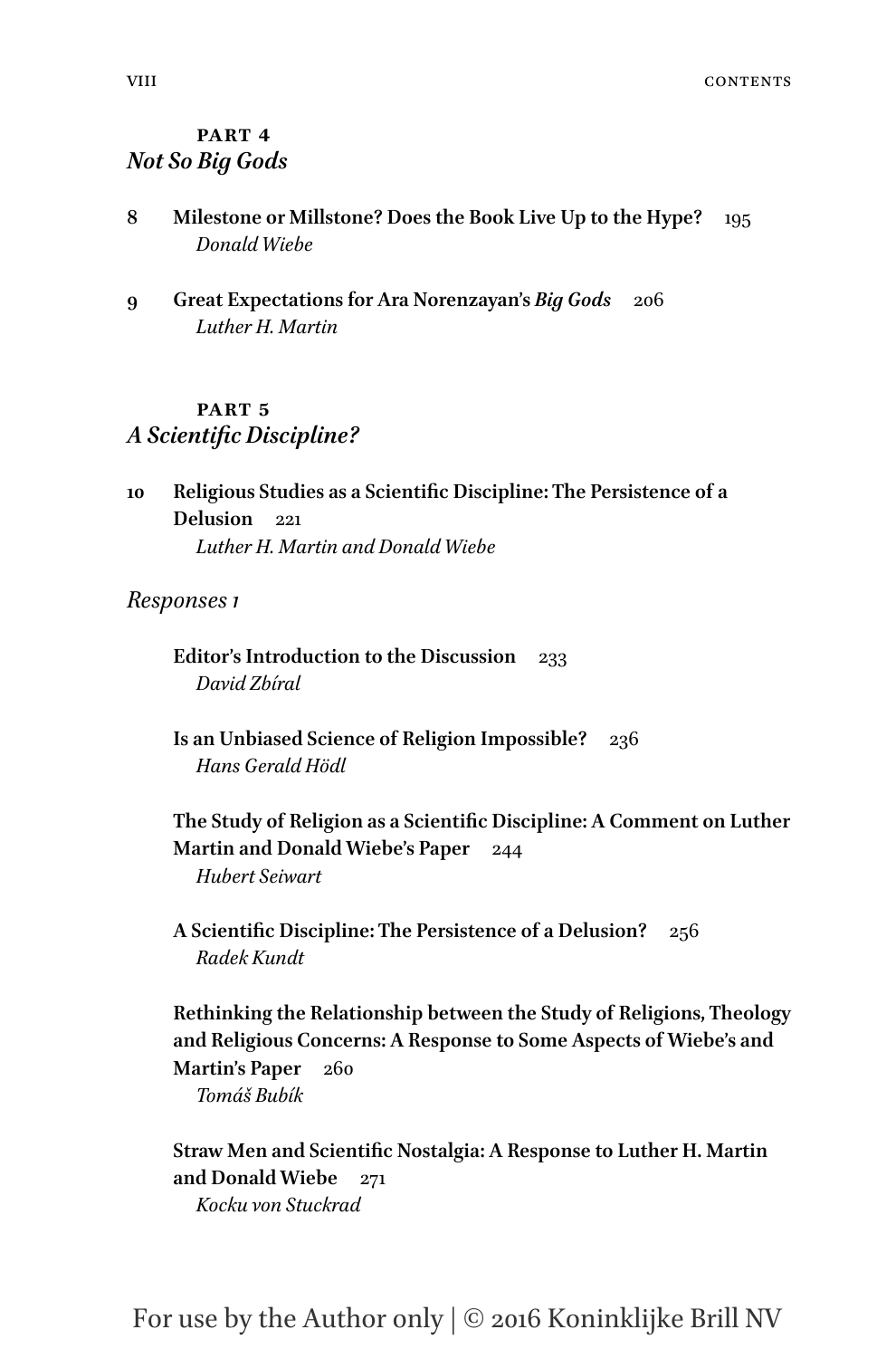# *Reply 1*

**Why the Possible is not Impossible but is Unlikely: A Response to Our Colleagues** 279 *Luther H. Martin and Donald Wiebe*

#### *Responses 2*

**A Response to Martin and Wiebe** 291 *Nancy Frankenberry*

**A Response to Martin and Wiebe** 294 *Ann Taves*

**A Cognitive Science of Religion Will Be Difficult, Expensive, Complicated, Radically Counter-Intuitive, and Possible: A Response to Martin and Wiebe** 297 *Robert N. McCauley*

**Back to the Future: A Response to Martin and Wiebe** 302 *Edward Slingerland*

*Reply 2*

**When Pessimism is Realism: A Response to Our Colleagues** 311 *Luther H. Martin and Donald Wiebe*

# **Part 6** *Concluding Thoughts*

- **11 Documenting the Delusion: A Case Study** 319 *Donald Wiebe (with Luther H. Martin)*
- **12 Last Chapters** 331 *Luther H. Martin and Donald Wiebe*

**Conversation Partners** 337 **Index** 339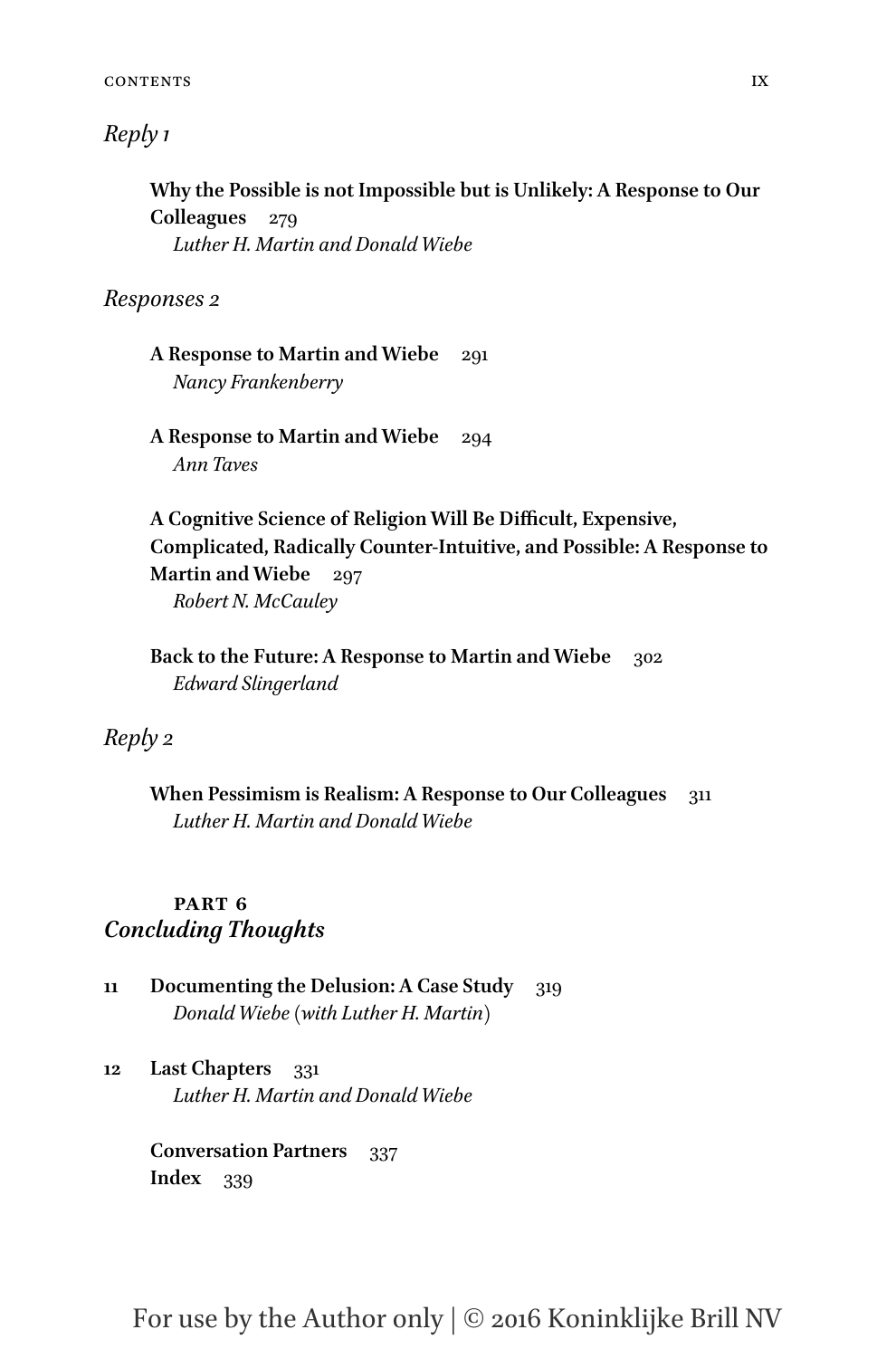# **Sound and Fury Signifying Nothing**

#### *Matt J. Rossano*

The mere mention of religious pro-sociality arouses strong passions in some. Given this, a constructive discussion obligates scholars to an especially high standard of circumspection and objectivity. Sadly, this paper falls well short of that standard. It whines and preaches rather than enlightens.

While the authors are quick to criticize others' empirical work, their own case rests on little more than unsupported assertions, a quasi-historical anecdote, quotes from (not evidence from) Jared Diamond and Steven Pinker and accusations of money-induced bias on the part of researchers whose findings they don't like. While all these sins deserve reprimand, I'll concentrate on the unsupported assertions, since that's the only part of this paper that the unsuspecting might confuse for real scholarship.

Without any attempt to cite or discuss empirically supportive evidence, we are told at various places in the paper that: "the hypothesis that religious prosociality provides a basis for large-group cooperation simply does not account for the diversity, heterogeneity and xenophobia of such human groups" (p. 133); "religions have, from their social origins, been promoters of, perhaps the *primary* promoters of, what we refer to as assortative sociality." (p. 134). "The ingroup cohesiveness of religious beliefs and behaviors clearly undermines openness, individualism, non-conformity, and risk tolerance while fostering collectivism and conformity, ethnocentrism and philopatry (reduced mobility outside one's natal group), intergroup vigilance, and xenophobia." (p. 134). And on and on it goes, page after page of simply declaring as fact that which should be empirically defended and/or demonstrated.

That readers should be skeptical of the authors' claims is born out when we take a little time to evaluate a couple of them. For example: On page 136 we are told that with the exception of a brave few (notably Scott Atran) researchers have neglected to study the "dark side" of religion. Really?

The authors have Galen's (2012) review paper in their reference list. Did they miss table 3 which summarized over a dozen priming studies showing nonsocial and antisocial effects of religion? Similarly, Preston *et al*.'s (2010) review contains both a page-long section on religion's anti-social effects (pp.  $7-8$ ), and a table (table 1) listing eleven studies with a range of findings from prosocial to anti-social. Paloutzian & Park's (eds.) *Handbook of the Psychology of Religion and Spirituality* contains chapters on religion, violence and terrorism (chapter 29) and fundamentalism and authoritarianism (chapter 21). Mahoney's (2010) review of studies on religion and family concludes that while

For use by the Author only | © 2016 Koninklijke Brill NV © koninklijke brill nv, leiden, ���6 | doi 10.1163/9789004310452\_021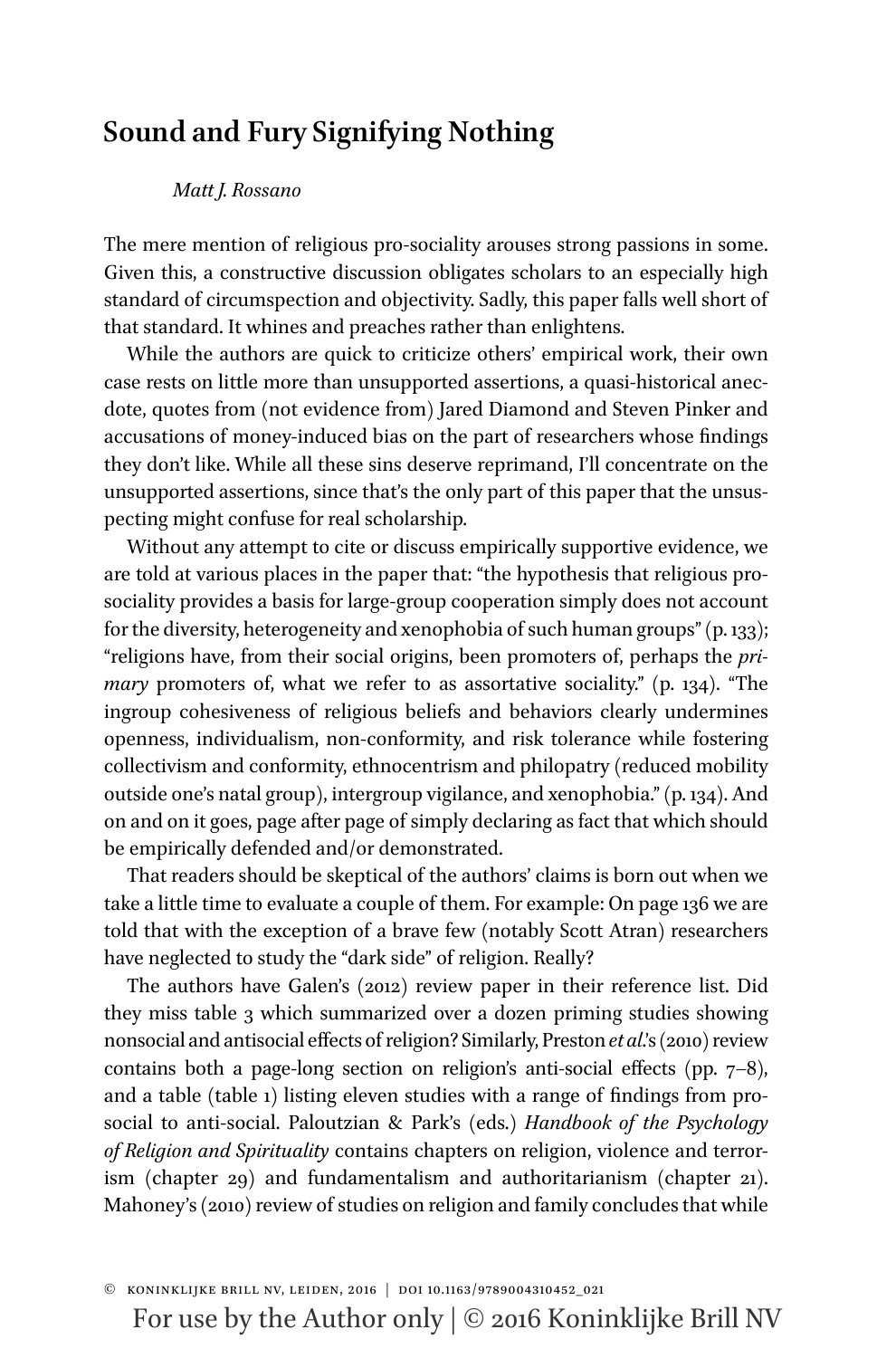religion often contributes importantly to domestic harmony, it can also exacerbate familial conflicts when household members adhere to discrepant religious beliefs and practices. And I could go on. One ought to at least peruse the literature before criticizing it.

Along with perusing it, one might also make the effort to understand it methodologically. Most studies showing pro-social effects of religion could have just as easily found anti-social effects; participants could have been less generous after a religious prime. But they weren't. So just because a study shows pro-social effects does not mean that it was "evading the dark side." It just happened not to find a "dark" result!

Another example: On page 131 the authors' tell us that religion is and always has been "chronically implicated" in "discord and violence." Two comments. First: Beating the 'religion equals violence and war' drum is popular in many quarters, but the only attempt I know of to empirically test this claim came to a rather surprising (and for some, a terribly disappointing) conclusion that less than 10% of wars in human history had a significant religious motive to them (google "War Audit"). A solid majority (60%) had absolutely no religious motive at all. It's only one study, but just a moment of sober reflection would suggest that the results are probably not crazy—after all, where was religion in: The Punic Wars, the Peloponnesian War, the Conquests of Alexander the Great, the Manchu Conquest of China, the Russo-Japanese War, the Franco-Prussian War, the Boer War, the Napoleonic Wars, the Korean War, etc. etc. Second: The Batak are a thoroughly peace-loving, cooperative traditional society where belief in supernatural punishment provides the very backbone of their nonviolent ethic (See Endicott & Endicott 2014). For them, religion is chronically implicated in peace and harmony!

Enough cleaning up others' messes. How can we be more constructive on these issues? First, we need to be clearer about what "pro-social" means. Prosocial is still pro-social even if it is targeted exclusively at an in-group. Indeed, for as long as there have been social species, pro-social acts have almost exclusively been in-group pro-social acts. Given the way natural selection works, it simply could not have been otherwise. Those of us who ascribe to the naturalistic origins of religion find it totally unsurprising that religious pro-sociality is largely in-group pro-sociality. Expectations of 'global kumbaya' could arise only in the minds of those blissfully ignorant of evolutionary biology. That universalism of any sort is applied to religion is actually a complement to it, not a derogation. Other than the un, is there any other human institution that would even be accused of harboring such wide-eyed idealism?

Two aspects of religious pro-sociality are rather surprising (1) its strength and endurance, and (2) that occasionally it extends beyond the in-group.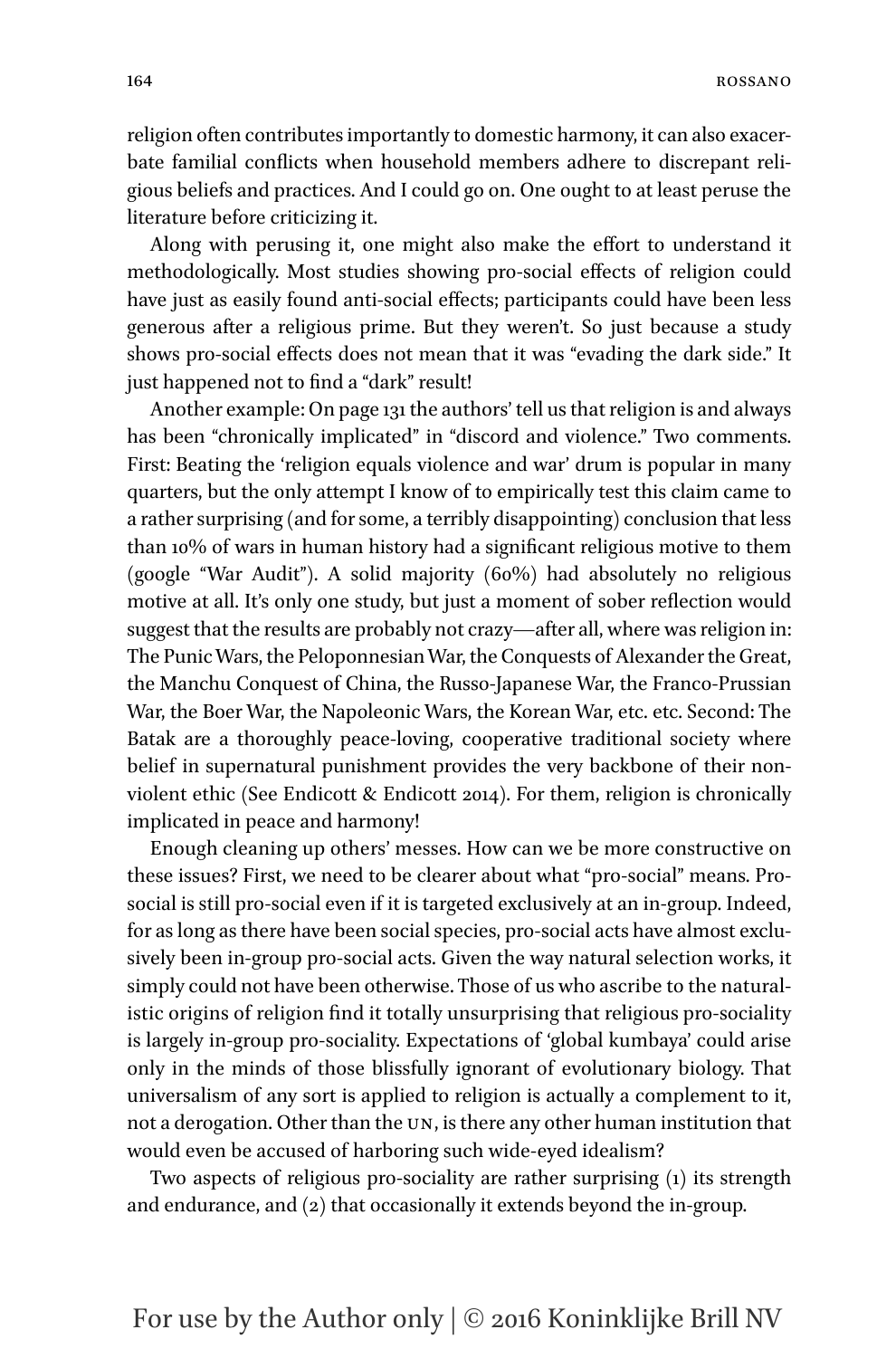First on (1). On page 136 the authors question "whether *religious* prosociality is any more (or less) robust than any other basis for group belonging." Well, once again, a moment's reflection and at least a casual acquaintance with the empirical literature would indicate "yes." First, religion is a human universal (google: "Donald Brown human universals"). Largely secular societies are a very recent human phenomenon. The fact that, historically, you simply can't find a human society where religion was not integral to social life ought to at least peak one's curiosity.

Second, (the authors think we all need a history lesson, so here goes): The Moabites, Phoenicians, Hittites, Cynics, Pythagoreans, Goths, Vandals, Bourbons, Normans, Mensheviks, Bolsheviks, Whigs, Know-Nothings, Teetotalers etc., etc. have all come and gone—but the Jews are still with us! This suggests that at least some religions have found a formula for extraordinary staying power. In fact, I'd bet if you start listing the human groups that have sustained a continual presence across millennia they are at least disproportionally if not exclusively religious.

Third, empiricism bolsters history. Rich Sosis' studies have documented how both religious communes and kibbutzim are more cohesive and enduring then their secular counterparts. Furthermore, church groups have been found to be more trusting and committed compared to secular groups such as bowling leagues or parent groups (Rossano 2010: 163–164). Other studies have found that religious belief and practice are significant and often unique predictors of sociological factors such as: social group size and complexity (Roes & Raymond, 2003), technological complexity (Peoples & Marlowe 2012); and proxy measures of commerce and cooperation (Johnson 2005); as well as personal factors such as: the number and quality of one's social relationships, the number of instrumental acts of social support one receives, and one's over-all life satisfaction (Rossano 2010: 163–164). One need only be a scientist, not a religious apologist, to begin to wonder if this empirical data might not bear some remote relevance to Jewish longevity.

Based on this, a reasonable hypothesis is that religion emerged from the cauldron of cultural group selection. That is, different human groups with varying intra-group cooperative norms competed with each other over the course of history and those with religious-based or religious-bolstered norms won. Religious intra-group cooperation emerging from inter-group competition provides an explanation (potentially testable) for both the in-group targeting of religious pro-sociality and the often close connection of religion and outgroup antagonism.

Moreover (and now moving on to #2), if religion's origins trace back to inter-group competition, then in-group expansion would have been another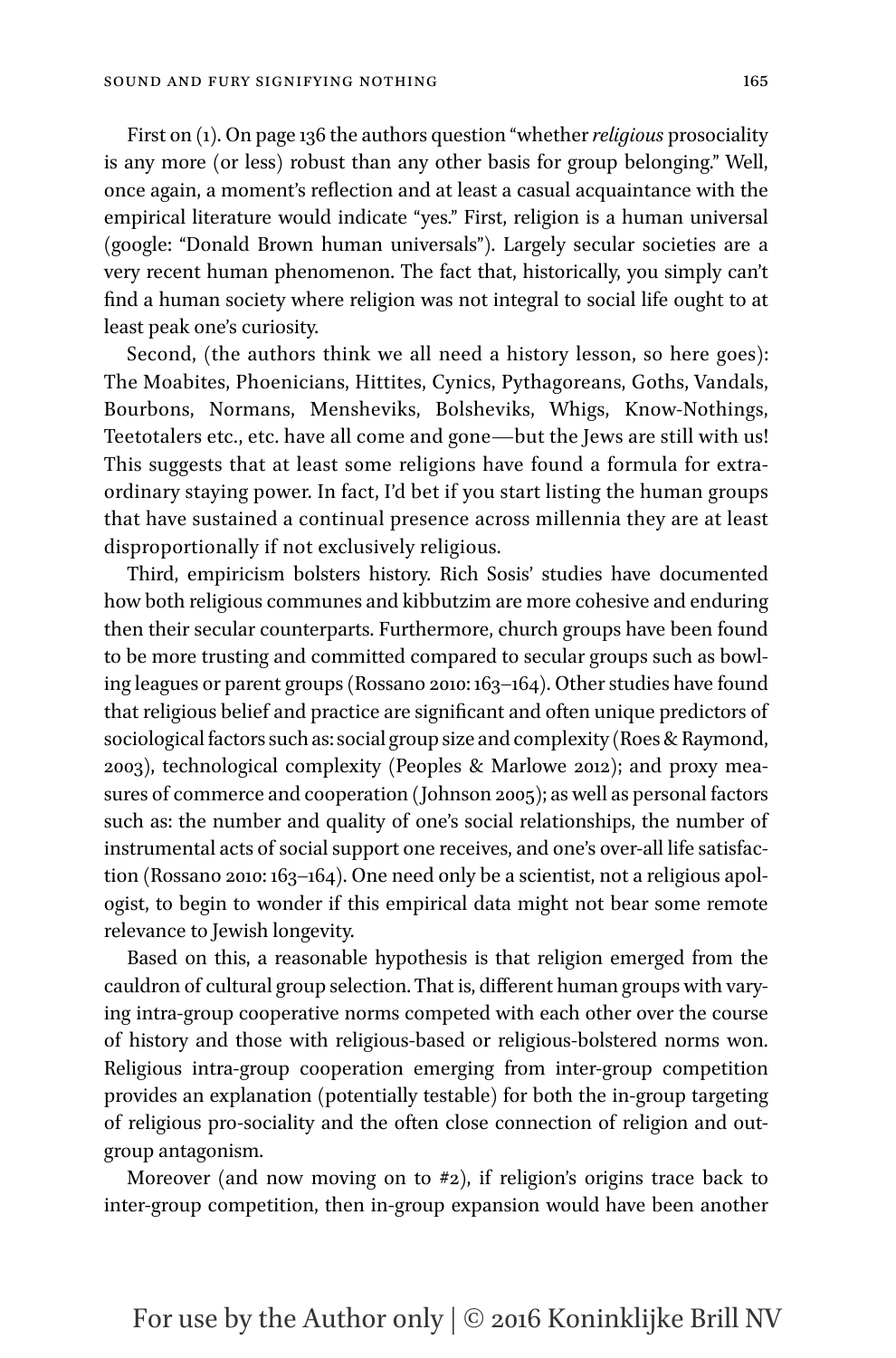important competitive tool. Any group in competition with other groups gains an advantage through numbers. Reliable and exclusively targeted religious pro-sociality can be understood as a potent expansionist tool (again another potentially testable hypothesis). Not only does this religious pro-social commitment promote high within-group fertility (Weeden & Kurzban 2013) but it can also serve as an attractive force to outsiders whose own groups have become disorganized and ineffectual. Indeed (another history lesson!), Stark's (*Rise of Christianity*, 1996) analysis of the expansion of early Christianity credits the aid and support that Christian communities offered one another during plagues and other disasters as being powerful incentives to pagan conversion. A point not lost on the reactionary pagan emperor Julian the Apostate (or Philosopher depending on one's tastes) who lamented that it was the Christians' "benevolence to strangers, their care for the graves of the dead and the pretended holiness of their lives that [did the] most to increase [their] atheism." He further complained that "no Jew ever has to beg, and the impious Galilaeans [Christians] support not only their own poor but ours as well, all men see that our people lack aid from us" (from letter 22, google "Julian the Apostate letters").

Successful expansionism, however, requires more than just attractive display of group benefits. There must also be some willingness to accept outgroup migrants. Survival could be jeopardized if the group becomes so ardently insular and unfailingly hostile to outsiders that potential wannabes are prevented from joining. This leads to another potentially testable hypothesis about religious pro-sociality—that it must have some mechanisms for allowing, and at times even encouraging, immigration. Most of the "world" religions that we see today contain universalist beliefs of one form or another (e.g. "we are all children of the One God."). Some evidence suggests that reminding people of this universalism increases out-group sympathy. Preston and Ritter (2013) found that "God" primes differentially increased people's cooperation toward out-group members, whereas "religion" primes increased cooperation toward in-group members. Yes, religious expansion has sometimes involved violent imposition. But this strategy has costs. It may be that the most effective expansion utilizes a more cost-efficient combination of attractive and credible displays of group solidarity, promotion of high fertility, pathways to immigration, and effective deterrence against opposition and apostasy—another potentially testable idea.

The cognitive science of religion is not about bashing or promoting religion—it's about understanding it. This requires calm, clear-headed thinking. Adolescent temper tantrums should be left to the popular media.